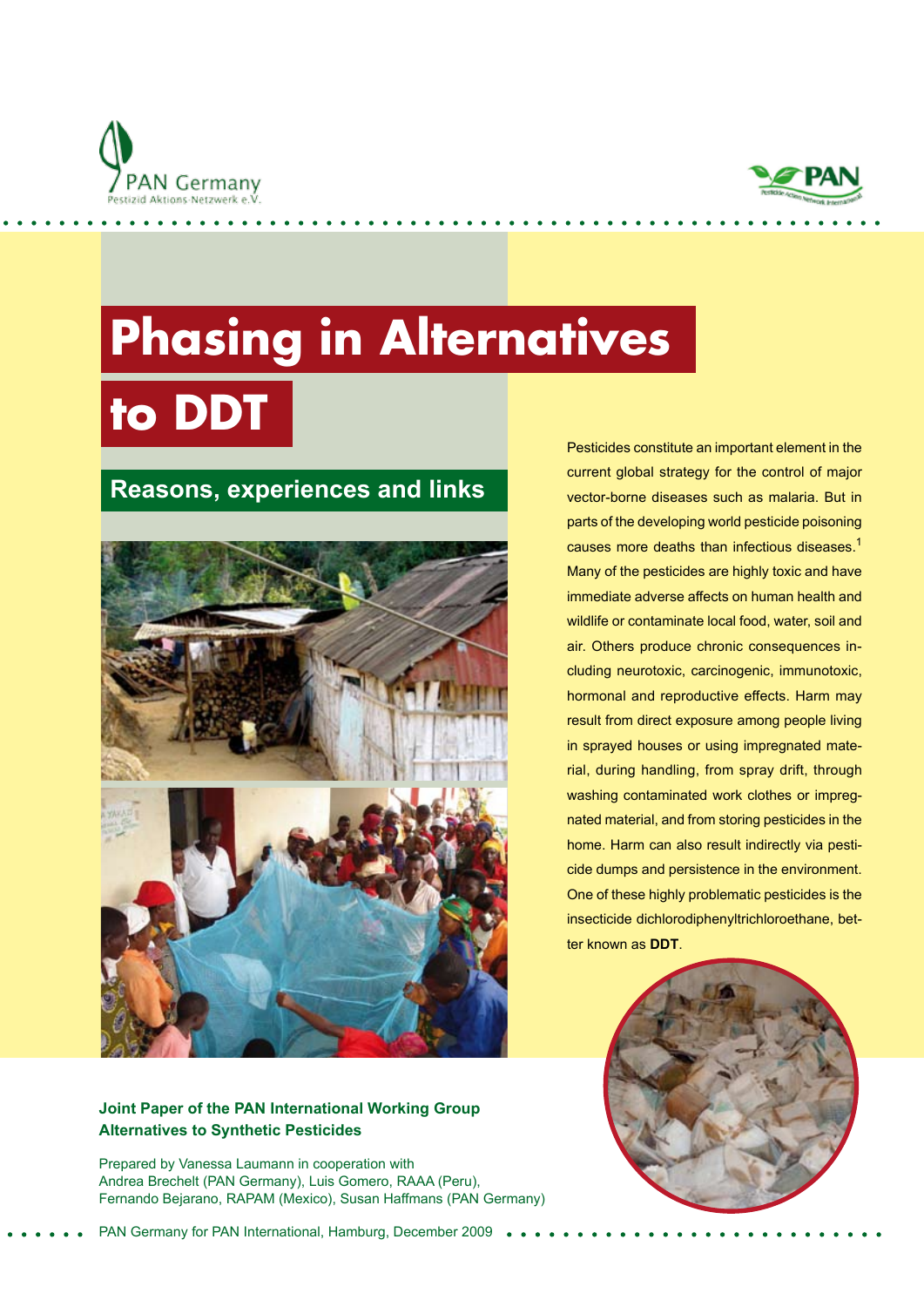#### **DDT – negative impacts on health, wildlife and the environment**

DDT is an organochlorine insecticide. It is currently being produced in India, China and the Democratic People's Republic of Korea. Its annual production is estimated to be 9,000 tonnes. An estimated 5,000 tonnes is used each year for the

control of vector-borne diseases, mainly for malaria and visceral leishmaniasis control. The remainder is used as an intermediate for the production of the acaricide dicofol, as an additive in anti-fouling paints and in agriculture. For malaria control the World Health Organisation (WHO) recommends



the application of DDT on all surfaces inside habitations, referred to as indoor residual spraying (IRS). An estimated 26 countries are using DDT or intend to use it in the future. Since the WHO promoted the use of DDT in 2006 for malaria control even more countries are considering the reintroduction of DDT. Hence, its use may be increasing. In addition it is known that large quantities of old DDT stocks are stored under high-risk circumstances, threatening human health and the environment and potentially being used illegally.<sup>4,5</sup>

DDT is considered a persistent organic pollutant (POP). It accumulates in the fatty tissue of animals and humans, accumulating up the food chain and being found in high concentrations in human breast milk (biomagnification). Populations in regions adjacent to countries which apply DDT, and in temperate regions may be indirectly affected by long-range atmospheric transport so that DDT may contaminate environments far from where it is used. DDT has a relatively low acute toxicity. Ingestion of DDT, even when repeated, by volunteers or people attempting suicide, has indicated low lethality. Large acute exposures can lead to vomiting and ejection of the chemical. The earliest symptoms are hyperaesthesia of the mouth, followed by paraesthesia of the tongue, dizziness, tremors, and vomiting.<sup>2</sup> The chronic exposure of humans to DDT has been of great concern. Until now, the results of the accumulating studies have not been consistent but there are indications of impaired semen quality, early pregnancy loss, preterm birth,



decreased lactation, fertility loss, leukaemia, neuro-developmental deficits, diabetes, breast cancer and urogenital birth defects due to exposure to DDT and its main metabolic product DDE (dichlorodiphenyldichloroethylene). Experimental studies on animals have demonstrated neurotoxic, carcinogenic, immunotoxic and reproductive effects of DDT and DDE. DDT is highly toxic to insects, shrimps and fish and adversely affects the reproduction of wild birds through thinning of egg shells. Due to high contamination resulting from the agricultural use of DDT, the peregrine falcon became almost extinct in the USA, Great Britain and Scandinavia at the beginning of the 1970s.<sup>2,4,5,6</sup>

Adverse health and environmental effects versus the health gains in terms of malaria prevention require more attention. The WHO is conducting a re-evaluation of the health risks of DDT, but progress has been slow.<sup>5</sup>

## **DDT legislation**

In the 1970s, environmental concern arose as a result of the general use of DDT for the control of many different pests. Since then, most industrialised countries have completely banned the use of DDT. In 2001, the international community of states drew up an agreement known as the Stockholm Convention, to ban the use of twelve persistent organic pollutants. DDT is one of these chemicals. But its use and production is still allowed under the convention for the acceptable purpose of disease vector control because of concern that a sudden ban could adversely affect the malaria burden. The Convention entered into force in 2004. As of December 2009, there are 168 parties to the Convention.<sup>3</sup>

The Stockholm Convention calls for reduced reliance on DDT for vector control with the goal of reducing and ultimately eliminating its use. However, many countries are using DDT for disease vector control and DDT use in Africa has even increased since the Stockholm Convention came into force. Therefore, in 2009 a 'Global Alliance for the Development and Deployment of Products, Methods and Strategies as Alternatives to DDT for Disease Vector Control' was established by the Secretariat of the Stockholm Convention. But its effectiveness has been viewed critically, calling into question the Secretariat's original goal of putting an end to the story of DDT by 2020.<sup>4</sup>



The Stockholm Convention is an international treaty that aims to eliminate or restrict the production and use of persistent organic pollutants (POPs) in order to protect human health and the environment. Under the Stockholm Convention DDT is banned for agricultural use, but its limited use in disease vector control continues and remains controversial.

The study 'DDT and the Stockholm Convention – States on the Edge of Non-compliance'

states that DDT is still being produced and used in several countries and that many players and financiers of malaria control programs do not comply with the requirements of the Stockholm Convention.<sup>4</sup>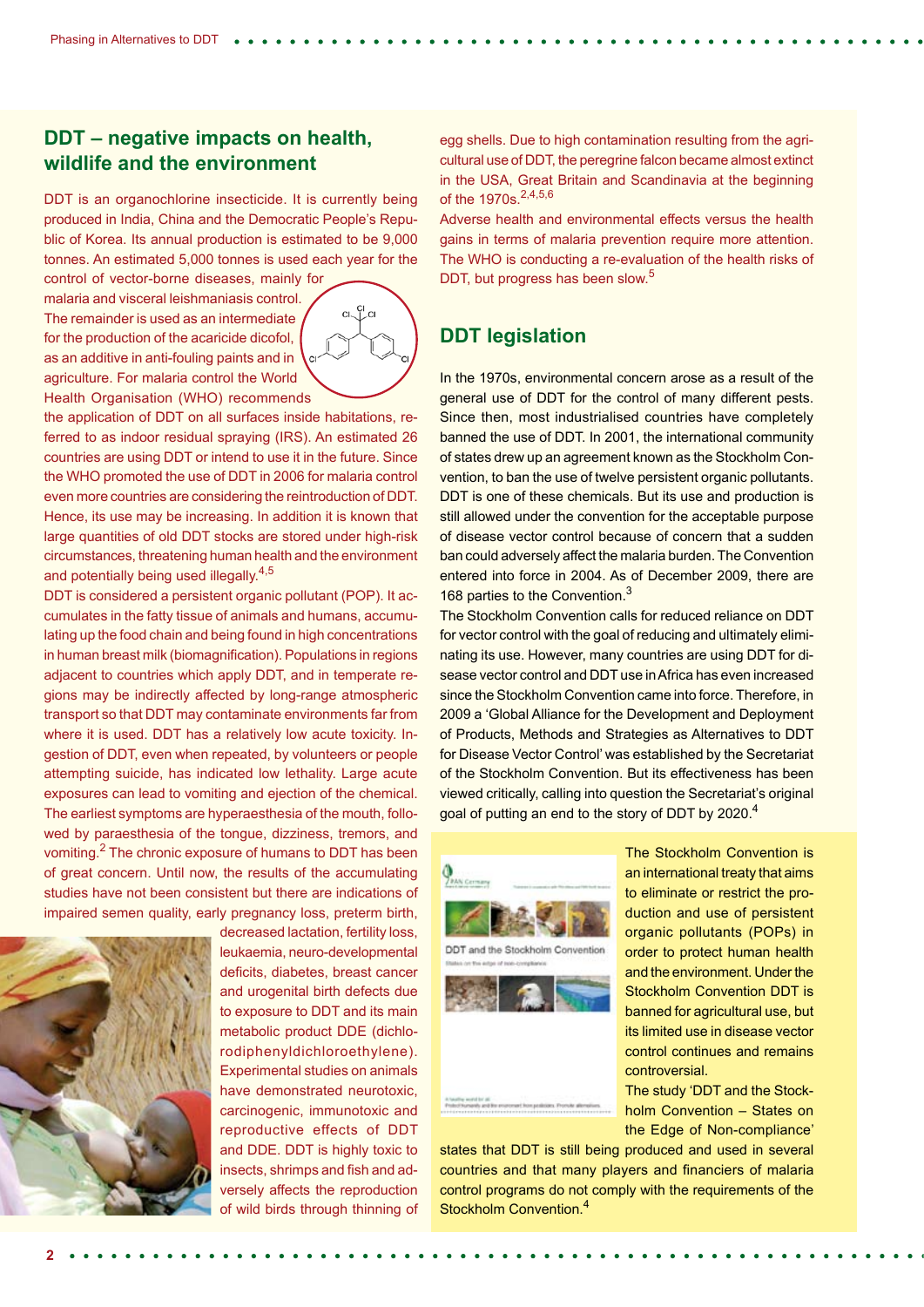into its programme to eradicate malaria. In some parts of the world it was sprayed aerially, while in others spraying of houses led to striking reductions in mosquito counts indoors and subsequently in cases of malaria. But resistance of mosquitoes to DDT, financial and technical problems, and concerns about toxicological effects led to the strategy being abandoned. Today, DDT is still recommended by the WHO for malaria control. According the WHO guidelines and recommendations, DDT can be used on all surfaces inside habitations at rates of several hundred grams per dwelling, twice a year. There is an ongoing controversy about whether this use is in accordance

combat malaria (Morocco and Botswana) or are considering re-introducing it for malaria control. These include Cameroon, Madagascar, Malawi, Mauritius, Mozambique, Senegal, Tanzania, Uganda and the Marshall Islands. In various countries there are obsolete DDT stocks. Information is not available on where and how many tonnes of DDT are stored, but an estimated 10,000 tonnes are believed to be located in 41 countries.

#### **DDT and the Stockholm Convention**

#### **How is DDT used?**

DDT was first synthesized in 1874; its effectiveness as an insecticide was discovered in 1939. Since then, it has been



An Ethiopean man

used extensively to control vermin and vector-borne diseases such as typhus and malaria. Many people were dusted or wore clothes impregnated with DDT. After 1945, agricultural and domestic usage of DDT became widespread. In the 1950s and 1960s, the WHO integrated the use of DDT

#### **Bad practice: countries where DDT is still in use**

India is the biggest user of DDT with about 4,000 tonnes annually for vector control. China and India also produce large amounts of DDT for use as an intermediate in the production of the acaricide dicofol. In China, small quantities of DDT are added as a biocide to paints. North Korea's production of DDT

(160 tonnes p.a.) is mainly used for agriculture. Several states are using DDT against malaria including Ethiopia, South Africa, Namibia, Zambia, Eritrea, Zimbabwe, Swaziland, Gambia, Myanmar, North Korea, Papua New Guinea and Yemen. Others are using it in emergencies to



with the Stockholm Convention.

#### **Controlling malaria without DDT: experiences and case studies**

## **Controlling malaria without DDT is possible.**

As immediate alternatives to DDT, other chemical methods for vector control are available including, for example, indoor residual spraying with pyrethroids or impregnated mosquito nets. But the arsenal of insecticides is limited and in certain areas the development of resistance is undermining the efficacy of insecticidal tools. New insecticides for vector control are not expected in the short term. Nevertheless, chemical methods pose established and suspected risks for human health, the environment and international trade. All but one of the pesticides recommended by WHO for malaria control, are on the PAN International List of Highly Hazardous Pesticides.5,8,9

Historically, anti-malarial programmes in the US, Europe, the Middle East and some other previously endemic locations, had

largely succeeded in eliminating malaria even before the use of chemical pesticides. Successful strategies relied primarily on environmental management interventions to reduce vector-breeding habitats, as well as advances in socioeconomic development, health care services and education. In Africa (Zambia) environmental management strategies proved to be successful.7 But environmental management interventions almost disappeared with the advent of DDT, which offered a standardised single attack during the Global Malaria Eradication Campaign. 7,10 Today, many programmes have reduced the use of pesticides for disease vector control. Several countries have eliminated the use of DDT, and in pilot projects, environmental management strategies and biological control are being applied for malaria vector control.

**3**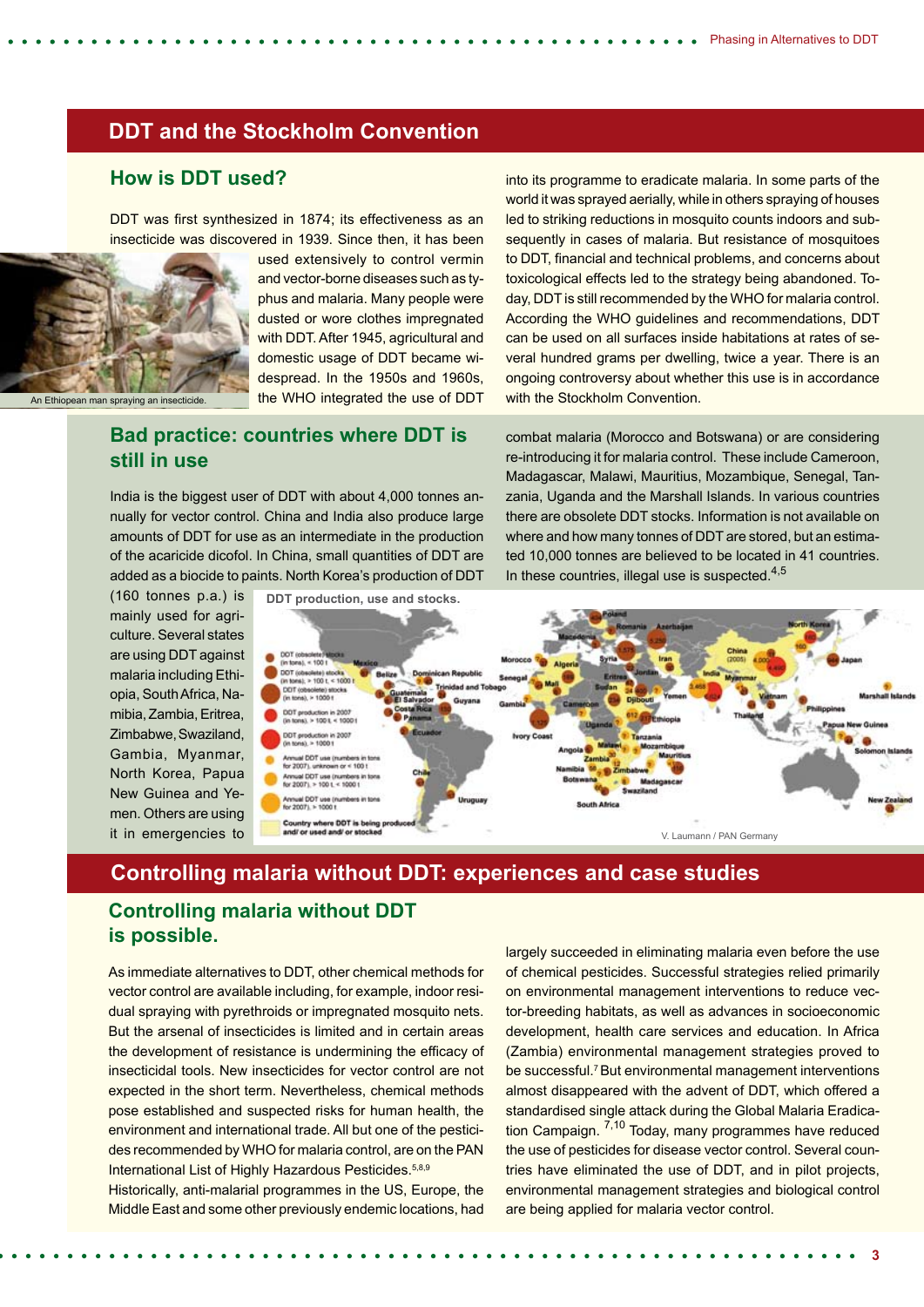#### **Controlling malaria without DDT: experiences from ASIA**

**Sri Lanka.** In Sri Lanka, Farmer Field Schools were established in 2002 to educate rice farmers about environmental management options for malaria control in connection with the improvement of agricultural pest management. Participants voluntarily conduct ecosystem management activities in their paddy fields including levelling land to reduce the number of puddles, cleaning and water management of irrigation systems to encourage faster flow and so avoid mosquito breeding, draining fields to prevent mosquito larvae reaching the adult stage, clearing coconut shells and containers, covering water containers at regular intervals, and minimising pesticide use to conserve natural enemies of pests and mosquito vectors. In addition, participants eliminate breeding sites, use oil, salt or fish in wells and water storage tanks, and improve environmental sanitation in residential areas. The active participation of the community resulted in reduced populations of anophelines and reduced insecticide use in agriculture which has the potential to interrupt malaria transmission.<sup>11,12</sup>



Faster flow of water prevents mosquito larvae reaching the adult stage in rice fields. Information campaigns involving rice farmers have shown success in DDT use reduction.

**Vietnam.** Since a devastating malaria epidemic struck Vietnam in 1991, the government decided to launch a new National Malaria Control Programme. DDT-spraying was abandoned and insecticide-treated nets became the key intervention method. Indoor residual spraying became more targeted using pyrethroids. Mefloquine and later artemisininbased drugs replaced the chloroquine, quinine and sulfadoxin/ pyrimethamin treatments to which mosquitoes had become resistant. The programme also included extensive communication campaigns, public education about malaria, and promotion of prevention strategies. The strategy established active leadership at all levels of government, mobilised and trained communities in malarial areas, provided technical support and ensured sufficient funding. Drug resistance has been monitored and epidemiological surveillance has been strengthened through mobile teams. As a result, the interventions became more targeted with decision-making based on data gathered. Today, commune and village health workers, motivated by government incentives, detect and treat 65 per cent of all malaria cases. By 2006, the number of reported malaria cases was less than 100,000 – a spectacular decrease compared to the 1991 figures when over one million malaria cases were detected.13,14

#### **Controlling malaria without DDT: experiences from AFRICA**

**Kenya.** In Kenya, two pilot projects were initiated in 2004 and 2005 by the Swiss Biovision Foundation in urban Malindi and rural Nyabondo to demonstrate how malaria can be controlled in an ecological and cost-effective way. Scientific assistance comes from two local research institutions, the International Centre of Insect Physiology and Ecology (ICIPE) and the Kenyan Medical Research Institute (KEMRI). Local civil society organisations support the initiative. The project areas offer malaria mosquitoes numerous man-made breeding sites. To inform people about the danger presented by stagnant water pools, local people are trained to become 'mosquito scouts'. Public awareness campaigns provide malaria information. 'Mosquito days' are initiated to motivate the local community in environmental management through, for example, draining pools and canals and filling in pools of stagnant water. Personal protection is encouraged. Malaria awareness is incorporated into education in schools. Biological agents like Bacillus thuringiensis israelensis and neem are used to kill mosquitoes in their larval stage. Impregnated mosquito nets have been distributed to improve personal protection. Monitoring and evaluation is essential, and the results are assessed to help adapt malaria interventions to the local situation. The interventions resulted in larval and mosquito reductions and reduced malaria cases among children. From Malindi it is reported that malaria cases have halved from 10,000 at the beginning of the project (2005) to 5,000 in 2008.15,16,17,18



Distribution of mosquito bed nets for the improvement of personal protection.



Coverage of wells reduces the breeding of mosquitoes.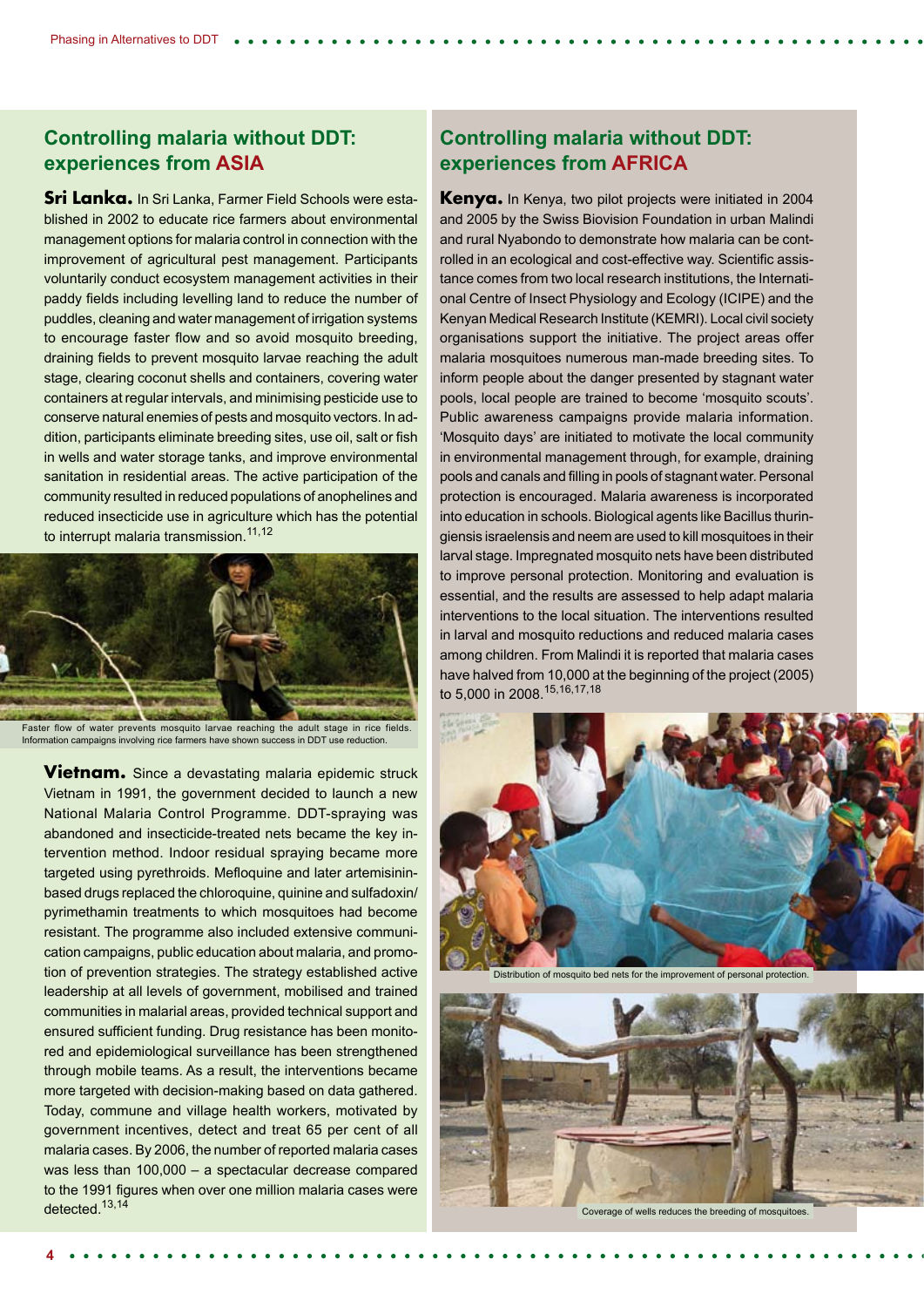#### **Controlling malaria without DDT: experiences from LATIN AMERICA**

**Mexico.** The Mexican model provides a unique example of an overarching approach to fighting malaria. The adoption of environmental management practices by the local population and improvement of personal hygiene, combined with the effective treatment of malaria cases, has led to dramatic reductions in malaria transmission and discontinued use of DDT. A detailed analysis of the local situation taking into account the parasite, the vector and the environmental and social characteristics of the transmission – was conducted in order to observe focal points of malaria transmission and identify the breeding and hiding places of the malaria transmitting mosquitoes. Based on this analysis a 'focalised treatment' was carried out: First, all individuals living in households where malaria had been detected received, over a period of three years, intensive treatment with antimalarials to eliminate the sources of infection. Secondly, to reduce and physically eliminate the mosquito breeding sites, communities were involved in environmental management measures (monthly cleanup of filamentous, green algae and trash from rivers and streams). Lastly, given that malaria generally reoccurs in those families with poorer hygiene, housing conditions were improved (collection and disposal of trash and excrement, care in water use, trimming of the vegetation growing within ten metres of the housing structure and housing modifications). The 'focalised



breeding sites close to households.

treatment' strategy was first implemented in 1999 in Oaxaca and later extended to the entire country. Since 2000, DDT has been eliminated for malaria control and localised spraying of alternative insecticides has been carried out only during outbreaks. The number of malaria cases fell from 17,855 in 1998 to only 289 cases in 2001. Following this success, the Pan American Health Organisation (PAHO) led the implementation of a 'Regional Programme of Action and Demonstration of Sustainable Alternatives to DDT for Malaria Vector Control in Mexico and Central America' in partnership with UNEP and with funding from the Global Environment Facility (GEF). The PAHO pilot programme successfully demonstrated that pesticide-free techniques and management regimes could cut cases of malaria in many Latin American countries.

As a result, UNEP and WHO, in partnership with the GEF, announced the launch of ten new projects in 2009 under the global programme 'Demonstrating and Scaling-up of Sustainable Alternatives to DDT in Vector Management'. The project will involve some 40 countries in Africa, the Eastern Mediterranean and Central Asia.<sup>19,20,21</sup>



Mexico: People cleaning up the streams to prevent mosquito's from breeding.



Mexico: Malaria control without DDT needs the help of all people involved.



Mexico: People from Oaxaca are cleaning up a close by river stream to prevent the breeding of mosquitoes.

**5**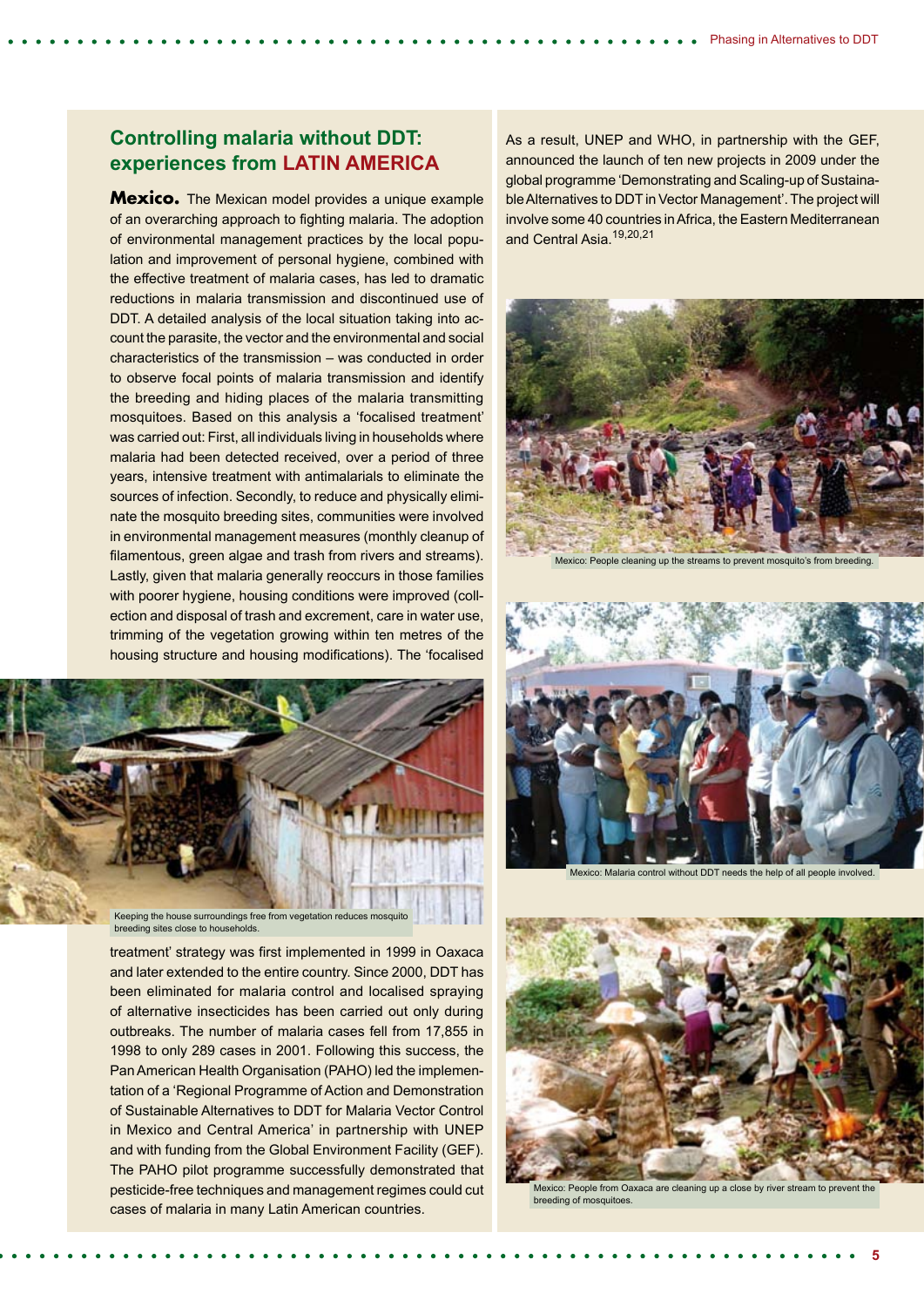## **Alternative Malaria Control Methods**



Biological control agents like neem are used in vector control.

#### **No use of chemical pesticides**

A number of non-chemical methods including environmental management, non-chemical personal protection, and biological control have proved their value for malaria control in certain settings. Environmental management is the collective term for manipulating and modifying environmental factors or their interaction with humans to reduce mosquito breeding and mosquito-human contact. Water management through land levelling, filling depressions, covering water pools, irrigation management and vegetation management has the potential to prevent, eliminate or reduce the mosquito habitat. Polystyrene beads have been used to prevent mosquito breeding in small confined water collections. Non-pesticidal personal protection strategies like house improvement contribute significantly to transmission control. Screens prevent mosquitoes from entering houses. Mosquito nets reduce the human vector contact. Biological methods of malaria control use natural enemies of mosquitoes and biological toxins to suppress the mosquito population. The principal biological control agents are predators, especially fish and the bacterial pathogens Bacillus thuringiensis israelensis and Bacillus sphaericus. Some plants like neem, citronella or pyrethrum can be used as repellents or larvicides, whereas others are used as medicinal herbs to control the parasite. Further promising organisms include fungal pathogens, nematodes and the aquatic plant Azolla.

Data on the cost effectiveness of non-chemical methods are scarce. There is need for a detailed economic analysis of programmes to combat malaria so that the costs and benefits of alternative approaches may be compared.



#### **Restricted use of chemicals**

To reduce the reliance on DDT and alternative chemical tools for malaria control, integrated strategies have to be developed based on social and ecological approaches and using local resources. These strategies should not reject the use of synthetic insecticides in general but should have the potential to restrict the use of certain insecticides and thereby avoid the adverse health and environmental impacts of pesticides. The analysis of the specific local situation is important in order to develop a holistic strategy combining multiple interventions which will be appropriate for the vectors and local conditions. This will enable the effective application of non-pesticidal interventions instead of just blanket spraying with pesticides. Alternative tools to complement and replace insecticide-based malaria-control strategies must be developed, strengthened and implemented. Health education and surveillance, improvement of public health systems, decentralisation of malaria control implementation, income generation, legislation and local capacity-building are all important components of an effective malaria control strategy. New programmes need to set out strategies for involving local communities, relevant sectors, research institutions and civil society organisations to share information and to implement cost-effective and ecologically sound interventions, adapted to local conditions. In this way, the living conditions and the general health of the people will be improved, while at the same time protecting the environment, enabling sustainable development and contributing to rural development.



Phasing in alternatives to DDT – for our Children's future.

#### **Notes**

**1** M. Eddleston et al. (2002): Pesticide poisoning in the developing world—a minimum pesticides list, The Lancet 360

**2** A.G. Smith (2000): How toxic is DDT?, The Lancet 356

**3** Stockholm Convention on persistent organic pollutants (POPs) (http://chm.pops.int/)

**4** PAN Germany (2009): DDT and the Stockholm Convention – States on the edge of non-compliance (http://www.pangermany.org/download/ddt/PAN\_G\_DDT\_study\_EN.pdf)

**5** H. van den Berg (2008): Global status of DDT and its alternatives for use in vector control to prevent disease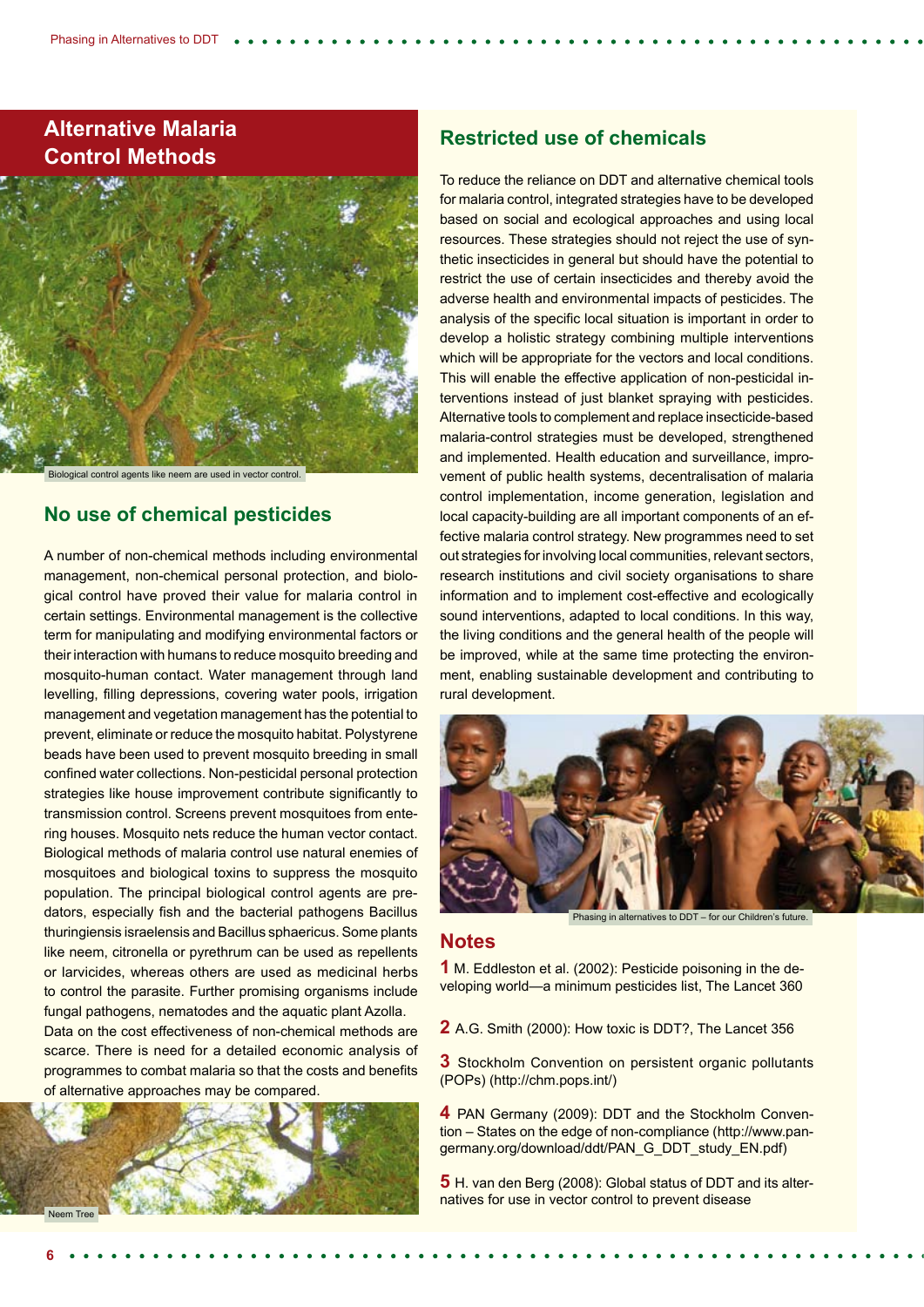**6** Bornman et al. (August 2009): DDT und urogenital malformations in newborn boys in a malarial area, BJU International

**7** J. Utzinger et al. (2001): Efficacy and cost-effectiveness of environmental management for malaria control, Tropical Medicine and International Health 6(9), 677-687

**8** PAN Germany (2009): Environmental strategies to replace DDT and control malaria (http://www.pan-germany.org/download/ddt/ddt\_alternatives.pdf)

**9** PAN Germany (2009): PAN International List of Highly Hazardous Pesticides (http://www.pan-germany.org/download/ PAN\_HHP-List\_090116.pdf)

**10** J. Keiser (2005): Reducing the burden of malaria in different eco-epidemiological settings with environmental management: a systematic review, Lancet 5, 695-708

**11** WHO/SEARO (2006): Evaluation report of the Integrated Pest and Vector Management (IPVM) project in Sri Lanka (http://www.searo.who.int/EN/Section23/Section1001/ Section1110\_12796.htm)

**12** H. van den Berg et al. (2007): Reducing vector-borne disease by empowering farmers in integrated vector management, Bulletin of the WHO 85(7), 501-568 (http://www.who.int/ bulletin/volumes/85/7/06-035600/en/index.html)

**13** WHO (2000): A story to be shared: The successful fight against malaria in Vietnam

**14** WHO Regional Office for the Western Pacific – Malaria Epidemiology – Vietnam (http://www.wpro.who.int/sites/mvp/ epidemiology/malaria/vtn\_profile.htm)

**15** IPEN (2006): Approaches to Effective Malaria Control that avoid DDT in Kenya: Use of Bacillus thuringiensis israelensis (BTi)

**16** Biovision (2009): Stop Malaria – Environmentally friendly malaria prevention in Malindi

**17** Biovision (2009): Stop Malaria – Environmentally friendly malaria prevention in Nyabondo

**18** Biovision (6th May 2009): Integrated Vector Management in Rural and Urban settings in Kenya, presentation at the Side Event, COP4 of the Stockholm Convention

**19** IPEN (2007): A sustainable strategy for eliminating DDT from disease vector control programmes and reducing malaria: The Mexican model

**20** K.E. Chanon et al. (2003): Cooperative actions to achieve malaria control without the use of DDT

**21** Pan American Health Organisation (2007): Malaria in the Americas: Progress Report

**22** WHO (2009): Global insecticide use for vector-borne disease control, fourth edition

#### **For more information:**

- WWF (1998): Resolving the DDT dilemma Protecting biodiversity and human health
- WHO (2009): World malaria report
- C. Simon (1999): DDT Kulturgeschichte einer chemischen Verbindung, Christoph Merian Verlag, Basel
- J.L.A. Webb (2009): A global history of malaria, Cambridge University Press, New York, USA
- R.M. Packard (2007): The making of a tropical disease A short history of malaria, The Johns Hopkins University Press, Baltimore
- K. Walker (2002): A review for control methods for African malaria vectors, Environmental Health Project, USAID
- L.M. Barat (2006): Four Malaria success stories: How Malaria burden was successfully reduced in Brazil, Eritrea, India and Vietnam, The American Journal of Tropical Medicine and Hygiene 74(1), 12-16
- PAN North America and PAN Africa (2007): Preventing Malaria, Promoting Health - Solutions Beyond DDT
- H. van den Berg (2009): Global status of DDT and its alternatives for use in vector control to prevent disease, Environmental Health Perspectives, Volume 117, Number 11

#### **Photo credits DDT leaflet:**

Obsolete Stockpiles. B. Davis, Prevention and Disposal of Obsolete Pesticides (FAO): cover An Ethiopean man spraying an insecticide. Bonnie Gillespie, Voices for a Malaria Free´Future. Cover, page 3 Women and child. Pierre Holtz for UNICEF, hdptcar.net (server): page 2 Afrika: Covered well. Wiki commons (public domain) http://commons. wikimedia.org/wiki/File:Woyndou\_mawndu.JPG: page 4 Neem Tree. © Sarah Bandukwala - Fotolia.com: page 6, back Africa: People with bed net. PAN North America: Cover, page 4 Vietnam: Woman in rice field. Chilombiano\_morguefile.com: page 4 Mexico: Communities involved in environmental management measures. Dr Jorge Mendez: page 5 right above Mexico: Surrounding of a House is cleared from vegetation. Dr Jorge Mendez: Cover, page 5 left Mexico: Information campaign on Malaria control. Dr Jorge Mendez: page 5 Mexico: Women cleaning up a stream. Dr Jorge Mendez: page 5 below Children in Senegal. Britta Pichler: page 6

Layout: Anja Scheid, www.design-im-dienst.de

We would like to thank Misereor and Oxfam Novib for their financial support.

**7**